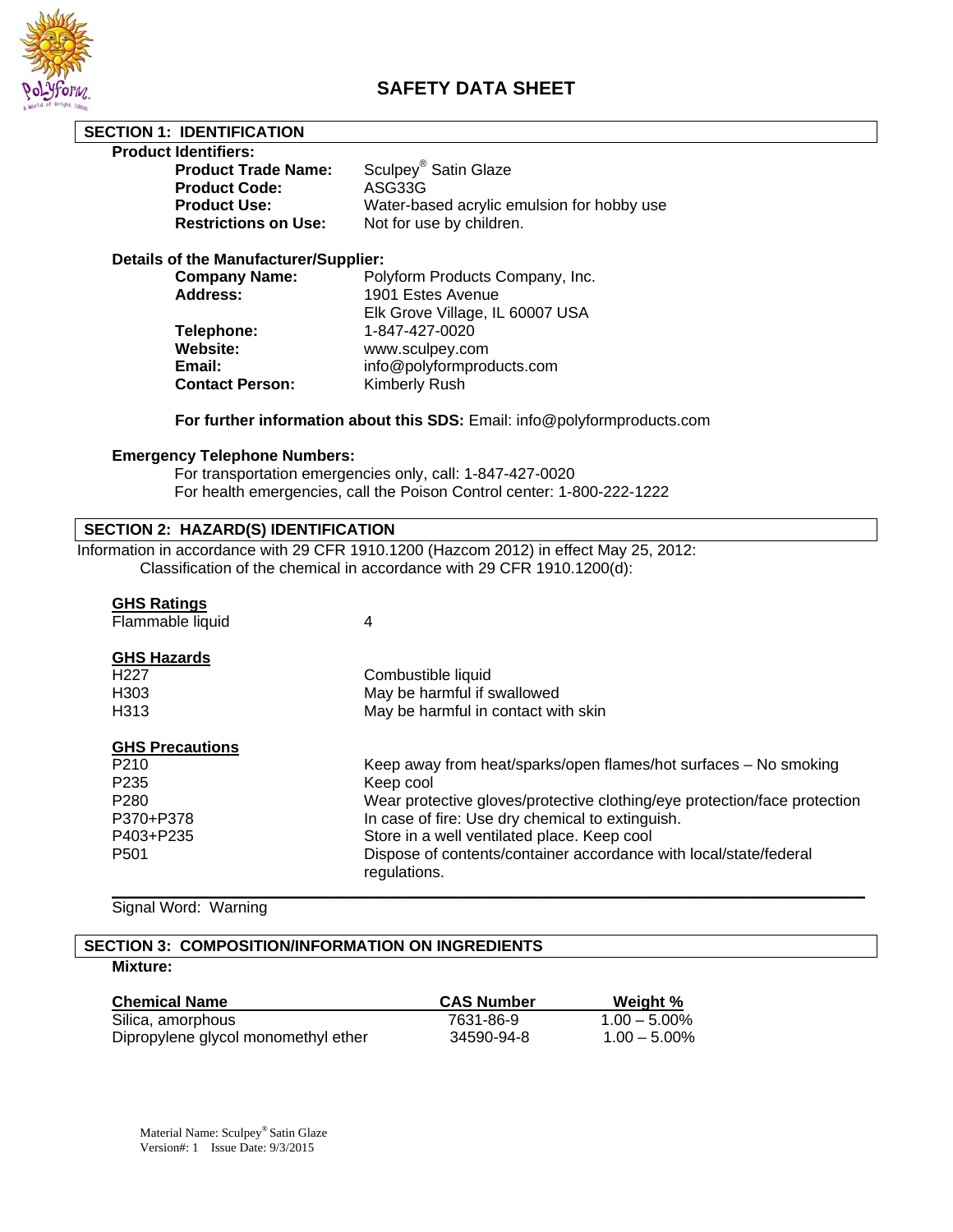Remaining components are proprietary, non-hazardous and/or present at amounts below reportable limits. Exact percentage values for components are proprietary in accordance with 29 CFR 1910.1200(i).

### **SECTION 4: FIRST AID MEASURES**

#### **Description of First Aid Measures:**

 **General:** If irritation or other symptoms occur or persist from any route of exposure see a physician/get medical attention.

 **Eye Contact:** May cause eye irritation and/or conjunctivitis. Prolonged exposure may result in corneal burns, and/or other eye problems. If irritation occurs, move away from exposed area and flush eyes with water for 15 minutes. If irritation continues, seek medical attention.

 **Skin Contact:** May cause mild skin irritation. Harmful if absorbed through skin. Remove contaminated clothing. Flush exposed area with water and wash with soap and water. If irritation occurs, seek medical attention.

**Inhalation:** Vapors may cause irritation to nose, throat and respiratory tract. High vapor concentrations may cause central nervous system depression which can lead to dizziness, weakness, headache and unconsciousness. Move individual to fresh air. If breathing is difficult, administer oxygen and seek medical attention.

 **Ingestion:** Harmful or fatal if swallowed. Swallowing may cause abdominal irritation, gastrointestinal irritation, nausea, vomiting and diarrhea. Do not induce vomiting. If vomiting does occur, seek medical attention and contact poison control.

 **Protection of First Aid Responders:** Wear proper personal protective clothing and equipment.

**Most important symptoms and effects, both acute and delayed:** Irritation. Pre-existing skin problems may be aggravated by prolonged or repeated exposure.

**Indication of any immediate medical attention and special treatment needed, if necessary:** Treat symptomatically.

| <b>SECTION 5: FIRE-FIGHTING MEASURES</b>      |                                                                                                                                                    |  |
|-----------------------------------------------|----------------------------------------------------------------------------------------------------------------------------------------------------|--|
| <b>Suitable Extinguishing Media:</b>          | Foam, CO <sub>2</sub> , Dry Chemical                                                                                                               |  |
|                                               | Special Firefighting Procedures: Normal fire fighting procedure may be used. Water may be used to cool<br>containers to prevent pressure build up. |  |
| Unusual Fire and<br><b>Explosion Hazards:</b> | Material will not ignite or support combustion unless water has<br>evaporated. Dried solids may burn.                                              |  |
| <b>Flash Point:</b>                           | 75°C (167°F)                                                                                                                                       |  |
| LEL:                                          | No Data                                                                                                                                            |  |
| UEL:                                          | No Data                                                                                                                                            |  |
|                                               |                                                                                                                                                    |  |

| <b>SECTION 6: ACCIDENTAL RELEASE MEASURES</b> |                                                                                                                                           |  |
|-----------------------------------------------|-------------------------------------------------------------------------------------------------------------------------------------------|--|
| <b>Steps Taken:</b>                           | Dike areas with sand and absorb with an absorbent material.                                                                               |  |
| <b>Special Precautions:</b>                   | Protect from freezing, keep containers closed and stored in a covered<br>area. Do not smoke or eat in work area. Keep away from children. |  |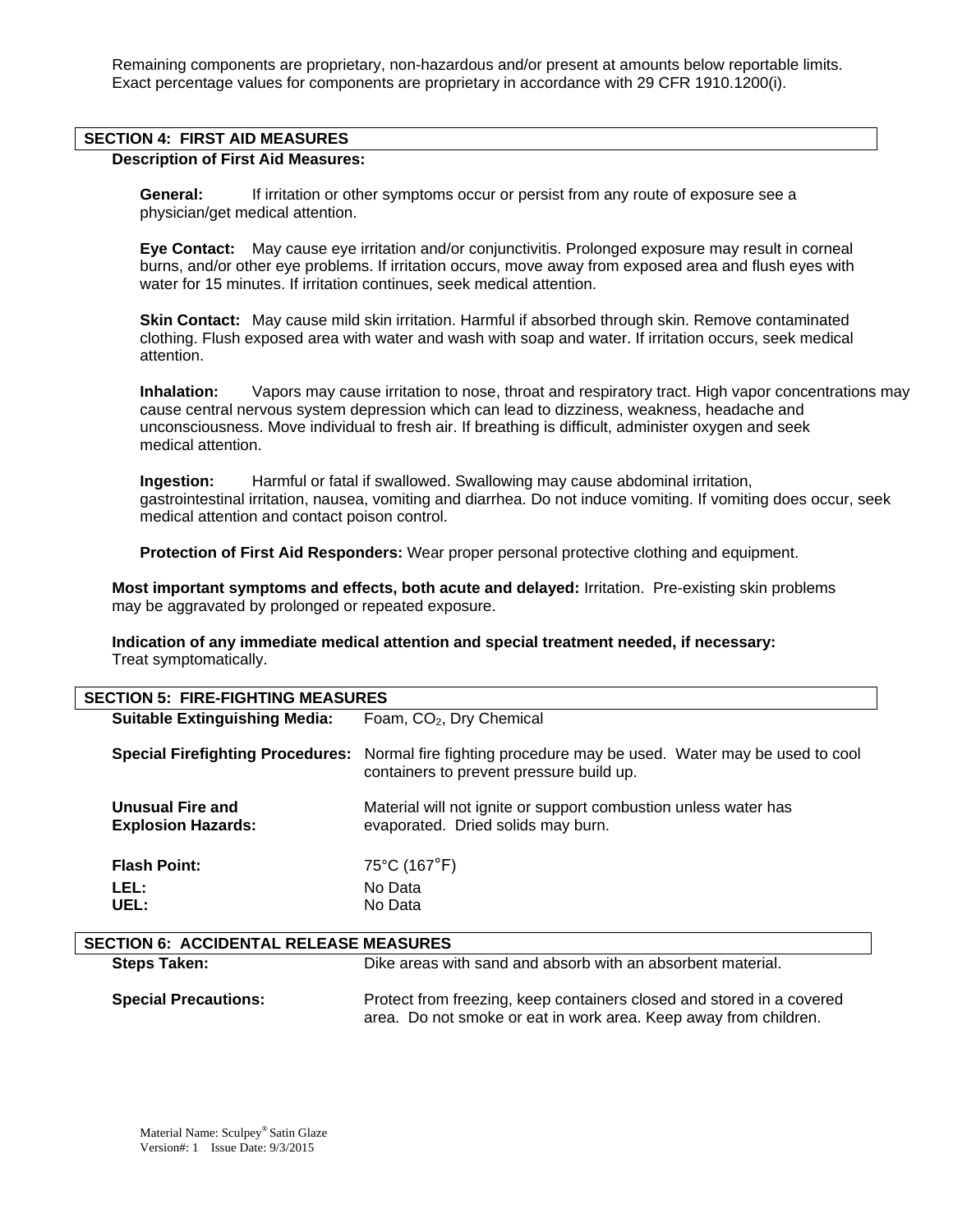### **SECTION 7: HANDLING AND STORAGE**

| <b>Precautions for Safe Handling:</b> | Good industrial hygiene requires that exposure be maintained below the<br>TLV. This is preferably achieved through using the product under well-<br>ventilated conditions. Wash thoroughly after handling this product.<br>Always wash up before eating, smoking or using the facilities. Avoid eye<br>contact. Avoid repeated or prolonged skin contact. Avoid inhalation of<br>fume or vapor. Avoid drinking, tasting, swallowing or ingesting this<br>product. Wash contaminated clothing before reuse. |
|---------------------------------------|------------------------------------------------------------------------------------------------------------------------------------------------------------------------------------------------------------------------------------------------------------------------------------------------------------------------------------------------------------------------------------------------------------------------------------------------------------------------------------------------------------|
| <b>Conditions for Safe Storage,</b>   | Keep container closed and from freezing when not in use. Store in                                                                                                                                                                                                                                                                                                                                                                                                                                          |

**Including and Compatibilities:** original container away from incompatible materials.

**SECTION 8: EXPOSURE CONTROLS/PERSONAL PROTECTION** 

| <b>Chemical Name /</b><br>CAS No.                    | <b>OSHA Exposure</b><br>Limits | <b>ACGIH Exposure</b><br>Limits | <b>Other Exposure Limits</b>                                       |
|------------------------------------------------------|--------------------------------|---------------------------------|--------------------------------------------------------------------|
| Silica, amorphous<br>7631-86-9                       | Not Established                | Not Established                 | NIOSH: 6 mg/m3 TWA                                                 |
| Dipropylene glycol<br>monomethyl ether<br>34590-94-8 | 100 ppm TWA:<br>600 mg/m3 TWA  | 150 ppm STEL:<br>100 ppm TWA    | NIOSH: 100 ppm TWA; 600 mg/m3 TWA;<br>150 ppm STEL; 900 mg/m3 STEL |

# **Control Parameters:**

**Appropriate Engineering Controls:** Facilities that are storing or using these materials should have proper ventilation equipment, and proper eyewash and safety shower facilities. Provide sufficient mechanical ventilation to maintain exposure below TLV(s). Good ventilation should be used.

| Individual Protection Measures, Such as Personal Protective Equipment |                                                                                                                                                                                                         |  |
|-----------------------------------------------------------------------|---------------------------------------------------------------------------------------------------------------------------------------------------------------------------------------------------------|--|
| <b>Eye/Face Protection:</b>                                           | Chemical splash proof safety goggles in compliance with OSHA<br>regulations. If splashing is possible, wear necessary pro protective<br>clothing and boots. Follow hand and eye safety procedure.       |  |
| <b>Skin/Hand/Body Protection:</b>                                     | Wear chemical resistant gloves, neoprene, plastic coated, etc.                                                                                                                                          |  |
| <b>Respiratory Protection:</b>                                        | If engineering controls do not maintain airborne concentration below<br>recommended exposure limits, a NIOSH/MSHA approved respirator<br>must be worn. Avoid prolonged or repeated breathing of vapors. |  |
|                                                                       | General Hygiene Considerations: Always observe good personal hygiene measures, such as washing after                                                                                                    |  |

handling the material and before eating, drinking, and/or smoking.

# **SECTION 9: PHYSICAL AND CHEMICAL PROPERTIES**

| <b>Color: White Opaque</b>       | <b>Odor: No Data</b>           |
|----------------------------------|--------------------------------|
| Appearance: Liquid               | <b>Odor Threshold: No Data</b> |
| Vapor Density: No Data           | pH: No data                    |
| Specific Gravity: 1.03441        | <b>Melting Point: No Data</b>  |
| <b>Freezing Point: No Data</b>   | <b>Solubility: No Data</b>     |
| Boiling Range: 100°C             | Flash Point: 167°F, 75°C       |
| <b>Evaporation Rate: No Data</b> | Flammability: No Data          |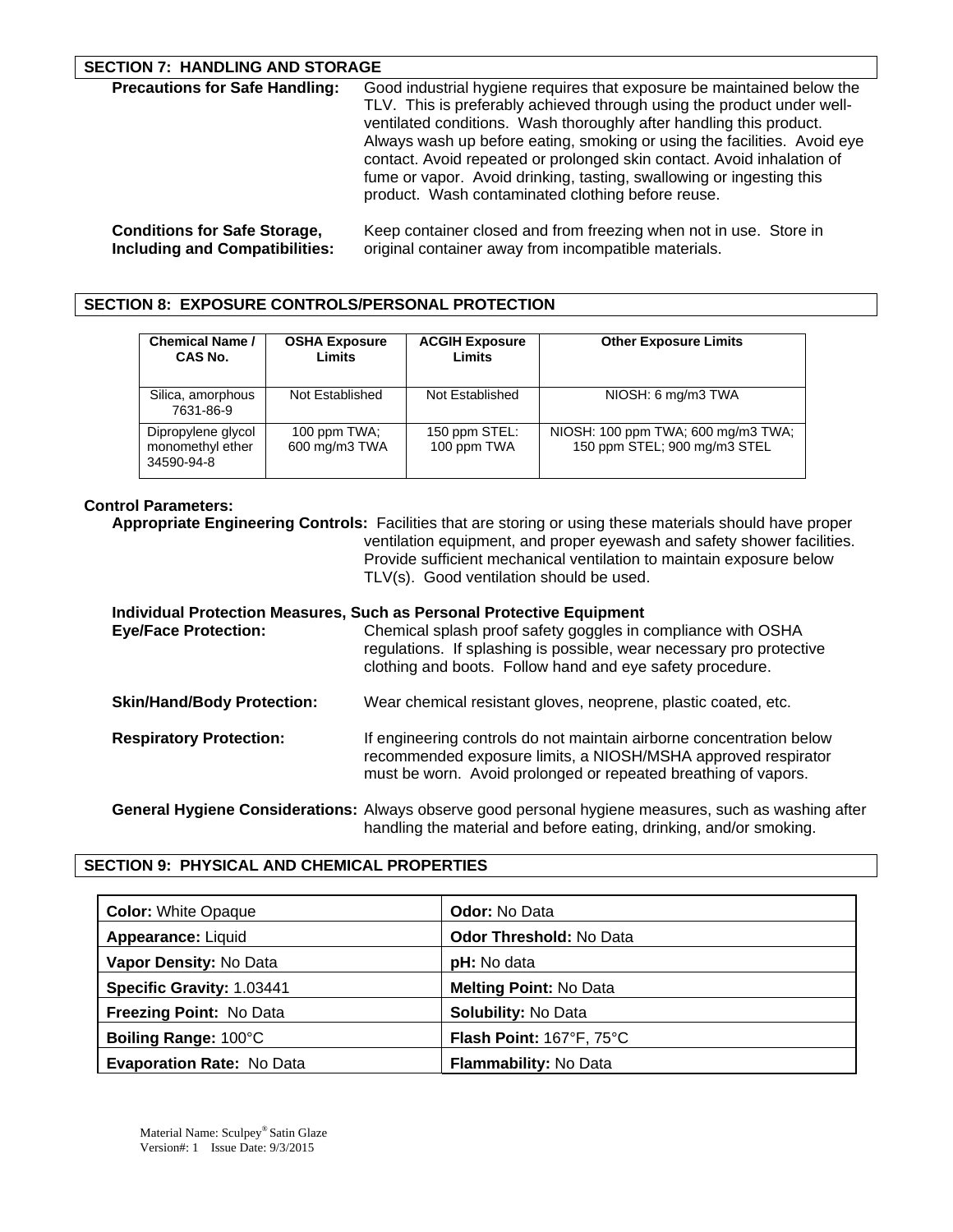| <b>Explosive Limits: 0%</b>              | Partition Coefficient (n-octanol/water): No Data |
|------------------------------------------|--------------------------------------------------|
| Autoignition Temperature: 270°C          | Decomposition Temperature: No Data               |
| Viscosity: No Data                       | VOC (Excl H2O & Exempt) lb/gal: 1.26             |
| VOC (Inc $H_2O$ & Exempt) Ib/gal: $0.56$ |                                                  |

| <b>SECTION 10: STABILITY AND REACTIVITY</b>        |                                                                                                                                            |  |
|----------------------------------------------------|--------------------------------------------------------------------------------------------------------------------------------------------|--|
| <b>Chemical Stability:</b>                         | Stable                                                                                                                                     |  |
| <b>Incompatible Materials:</b>                     | Avoid strong oxidizing agents, strong acids and bases.                                                                                     |  |
| <b>Hazardous Decomposition</b><br><b>Products:</b> | No data available.                                                                                                                         |  |
| <b>SECTION 11: TOXICOLOGICAL INFORMATION</b>       |                                                                                                                                            |  |
| <b>Emergency Overview:</b>                         | Harmful if inhaled or ingested. May cause eye and skin irritation. If<br>expose for long periods, may cause dizziness, headache or nausea. |  |
| <b>Conditions Aggravated:</b>                      | Pre-existing eye, skin, heart and blood disorders may be aggravated by<br>exposure to production.                                          |  |
| <b>Mixture Toxicity</b>                            |                                                                                                                                            |  |
| <b>Routes of Entry:</b>                            | Ingestion, inhalation, skin absorption, skin contact, eye absorption and<br>eye contact.                                                   |  |
| <b>Target Organs:</b>                              | Damage may be cause to blood, central nervous system, eyes, heart,<br>kidneys, liver, skin, and upper respiratory tract.                   |  |
| Carcinogenicity:                                   | None                                                                                                                                       |  |

### **SECTION 12: ECOLOGICAL INFORMATION**

**Ecotoxicity:** No data available.

**Persistence and Degradability:** No data is available on the degradability of this product.

**Bioaccumulative Potential Mobility in Soil:** No data available.

**Other Adverse Effects:** No data available.

# **SECTION 13: DISPOSAL CONSIDERATIONS**

**Disposal Instructions:** Collect and reclaim or dispose in sealed container. Do not allow this material to drain into sewers/water supplies. Do not contaminate ponds or waterways with product. Dispose of contents/container in accordance with local/regional/national/international regulations.

**Local Disposal Regulations:** Dispose in accordance with all applicable regulations.

**Waste from Residues/Unused Products:** Dispose in accordance with all applicable regulations.

**Contaminated Packaging:** Dispose in accordance with all applicable regulations.

# **SECTION 14: TRANSPORT INFORMATION**

**UN Number: N/A UN Proper Shipping Name:** Not Regulated

**Transport Hazard Class(es):** 

**US DOT (49 CFR 172.101):** Not regulated as a dangerous good.